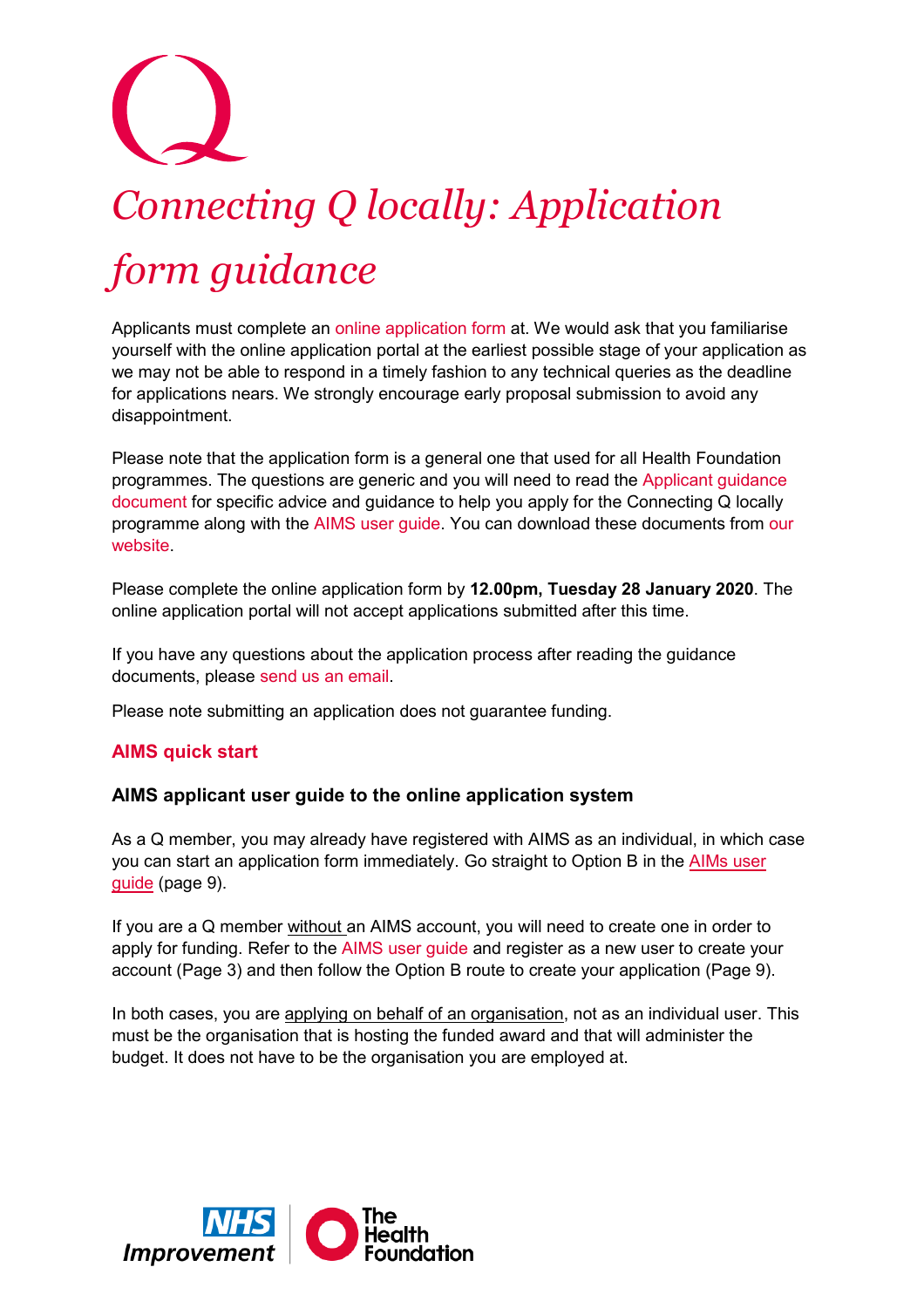# **Open call instructions**

Select the 'Award' programme as shown below.

| The<br>BHealth<br>Foundation |          |                                                                                                                                                          |         |  |  |
|------------------------------|----------|----------------------------------------------------------------------------------------------------------------------------------------------------------|---------|--|--|
| Tasks                        | Contacts | <b>Create Application</b>                                                                                                                                | Reports |  |  |
| Programme                    |          |                                                                                                                                                          |         |  |  |
| (i)                          |          | Select the programme below that you wish to apply to.<br>If the programme that you would like to apply for it not listed, you may not have registered co |         |  |  |
| Award                        |          | Contract                                                                                                                                                 |         |  |  |

On the next screen, click into the drop-down menu and select 'Connecting Q locally 2020' in the drop down for 'Programme call', as shown below.

| The<br>Health<br>Foundation                        |                                                 |  |  |  |
|----------------------------------------------------|-------------------------------------------------|--|--|--|
| Contacts Create Application<br><b>Tasks - Test</b> | Reports                                         |  |  |  |
| Programme Call                                     |                                                 |  |  |  |
| Programme Call: *                                  | *Select the relevant call* $\blacktriangledown$ |  |  |  |
| * required                                         | OK                                              |  |  |  |

# **Award application form – guidance for questions**

# **Section 1: Contact Information**

#### 1.1 **Application information**

*This section contains pre-populated information to identify your application.*

#### **Organisation name**

*This information will be pre-populated from the contact information provided when registering / creating the application. It should be the name of the body that would*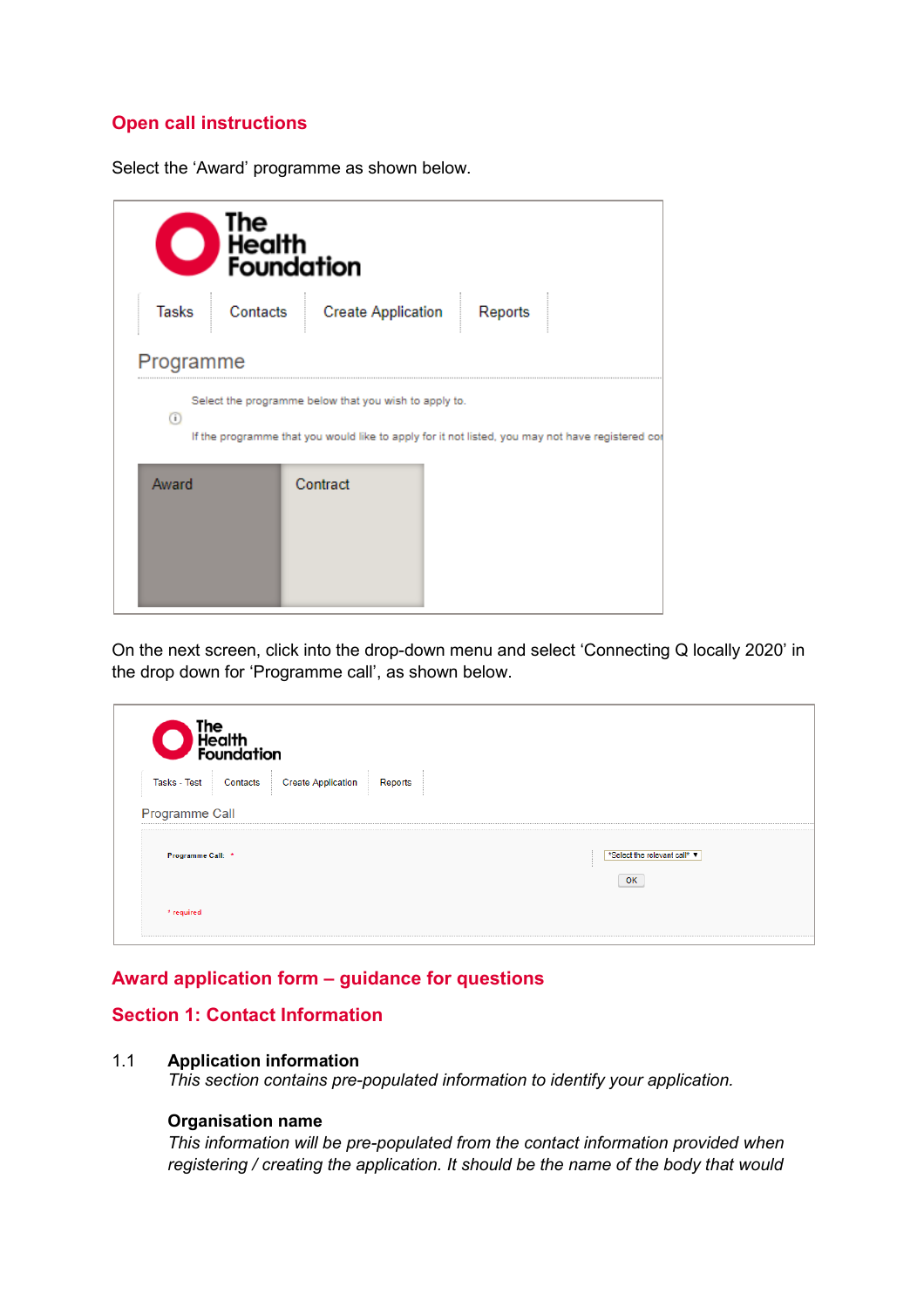*administer any award i.e. the organisation that would receive the funding and be able to make payments on behalf of the project.*

#### **Type of organisation**

*Please select the relevant option from the list to describe the host organisation. If there is not an appropriate option, select 'Other: please specify' and specify the type.*

#### **Organisation description**

*Please provide a description of the organisation's activities or services.* 

#### **Primary contact**

*These details are pre-populated from the contact information provided when registering/creating the application. Please ensure this is the person who will be*  listed in the award agreement as the primary contact, who will be leading the project *and who we will contact regarding the administration of the award including reporting.*

# **Section 2: Project Information**

#### 2.1 **Project title**

*What is your project title?* 

### 2.2 **Aims**

*What are the overall aims of the proposal / project?*

## 2.3 **Background**

*How do you know that there is a need for your project? What evidence do you have to support this?*

## 2.4 **Activities or methods**

*Please describe your project methodology – how do you plan to achieve what you set out to do?*

#### 2.5 **Timetable**

*What are the major milestones for the project and how will progress be monitored? You may upload a supporting document.* 

### 2.6 **Project duration**

*Please enter the project duration in months. The project should conclude by the end of March 2021.*

# 2.7 **Area of impact - primary**

*Please select the area in which your project will have most impact* 

# 2.8 **Area of impact - secondary**

*Please select the area/s in which your project will have additional impact, if applicable.*

#### 2.9 **Staffing and organisation** *Who are the key personnel and how will work be assigned to different members of*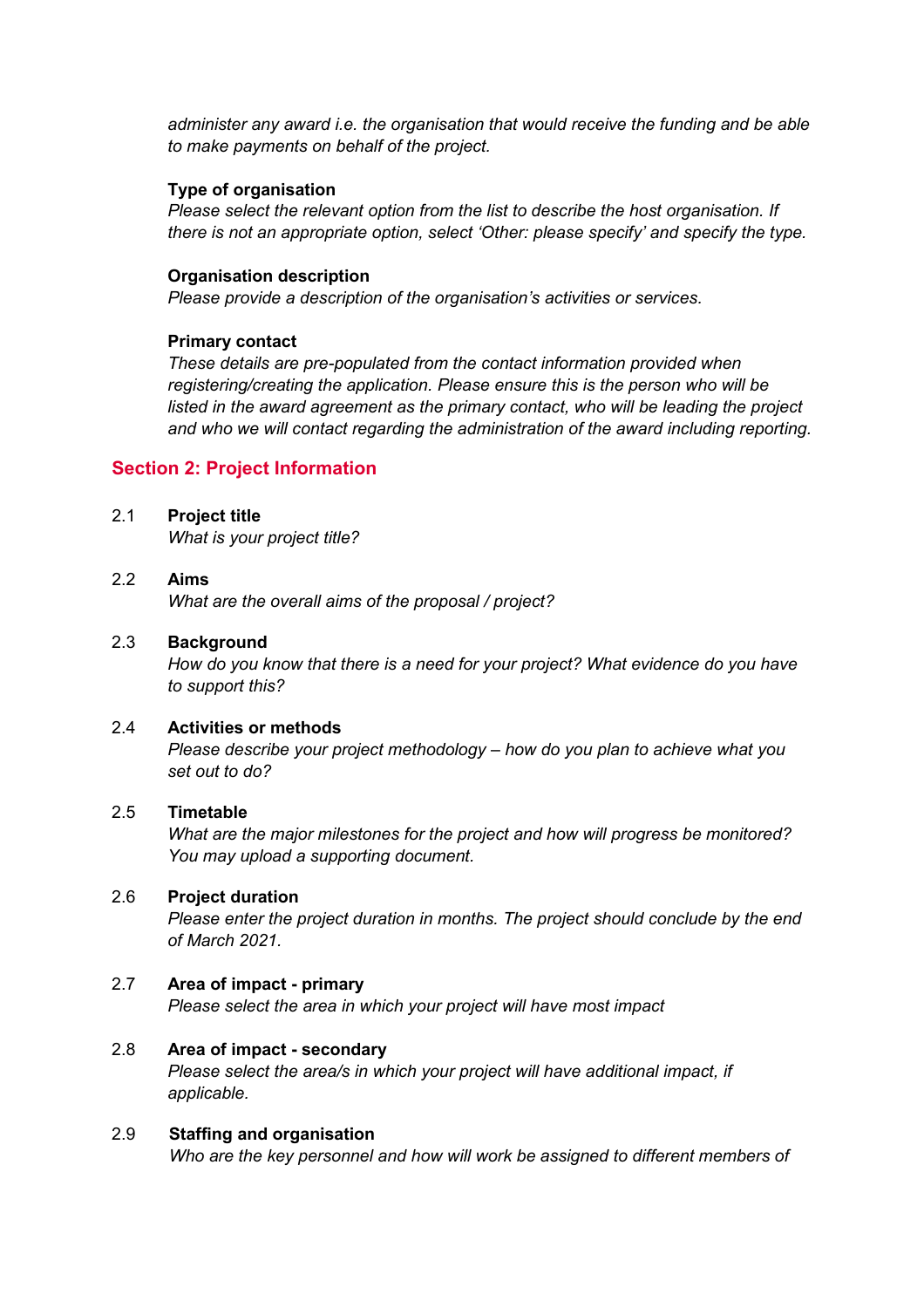*the project team? If personnel will be recruited as part of the project, please advise on the roles you will be seeking to fill.*

# 2.10 **Project risks**

*What are the key project risks and how will you manage these?*

## 2.11 **Expected outcomes**

*Describe the anticipated results of the project and any outputs such as blogs, publications, educational material, or other information that would be of interest to the wider Q community. Any evaluation results should be easily measurable.*

#### 2.12 **Dissemination**

*What are your plans for sharing your results and learning with the wider Q community? How will your project be embedded?*

# **Section 3: Financial Information**

# 3.1 **Total cost**

*What is the total cost of your project? (This may include funding from other sources)*

## 3.2 **Total amount of funding requested**

*How much funding are you requesting from the Health Foundation? (The maximum funding available is £20,000 per application)*

# 3.3 **Other funding**

*Have you approached anyone else for funding? If so, please provide details.*

# 3.4 **Detailed budget**

*Please complete the budget form, with details of how much you are requesting for the following:*

#### **A. Staff costs**

*If the Health Foundation is being asked to contribute to some or all the costs of staff, please give the name of the postholder (if known), their total salary including on costs and the percentage of time allocated to the project, for each member of staff to be funded. The number and level of staff requested should be appropriate to the work proposed. Salary increases can be included but should be no more than 3% per year.* 

#### **B. Running costs**

*The Health Foundation will fund reasonable running cost such as consumables, data analysis, computing costs, essential administration and office expenses directly related to this project. All such costs must be directly related to this project. Please note we do not fund overhead costs.*

#### **C. Travel and subsistence**

*Reasonable costs (economy/standard class fares) will be met, where applicants can justify the need to visit each other or collaborators or to participate in conferences and meetings.* 

# **D. Non-recurring costs**